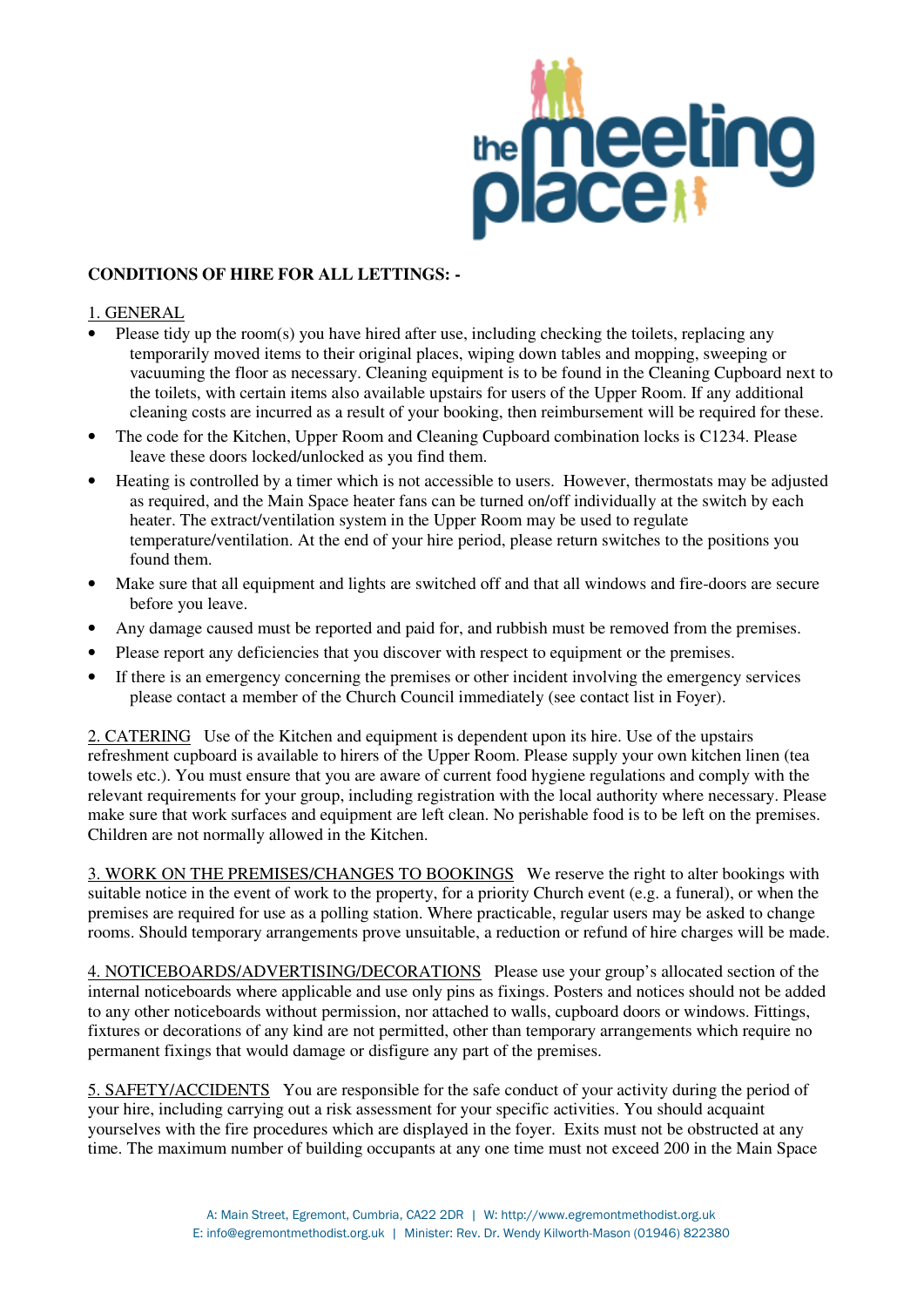

and 40 in the Upper Room. Any electrical equipment brought on to the premises must meet relevant safety standards. All accidents must be entered in the accident book in the Kitchen, where there is also a first-aid kit provided. Please report use so that the kit may be replenished. Any major incidents must be reported immediately. Users should be aware there is no telephone in the building and mobile reception is poor. A public telephone box is located directly across the Main Street outside the Town Hall.

6. INSURANCE/LIABILITY The church public liability insurance does not extend to hirers. The Church Council accepts no liability for accidents, injuries, damage and/or loss of personal property whilst using the building. All users and groups hiring the building must ensure they have the necessary insurance to cover their own activities/liabilities.

7. PAYMENT AND CHARGES Hire charges are set by the Church Council and may be changed with reasonable notice. Payment of hire charges is required in advance unless otherwise agreed by the Church Council. Long-term hirers will inform the church of any dates that they do not intend to use their usual room(s).

## 8. SPECIAL REQUIREMENTS

- The Church reserves the right not to hire to groups whose beliefs are contrary to the Christian faith as held by the Methodist Church. In the event of a dilemma in this regard the Church Council's decision is final.
- As a Methodist Church we state, as part of our witness, that NO ALCOHOL may be brought on to the premises and that NO GAMBLING for financial reward is allowed. A restricted raffle (where the raffle is only incidental to the main event, there are no cash prizes, the total value of all prizes does not exceed £50, and tickets are only sold on the day when the draw is to take place) is permissible. Other amusements with prizes (e.g. guess the weight/name/number, tombola, rolling a penny, but not machines) are allowable but subject to the same conditions as raffles.
- NO SMOKING is permitted anywhere on the premises.
- The building does not have an entertainment licence. Hirers are responsible for obtaining any local authority or other licences necessary in connection with their booking, noting the restrictions above.
- A piano is available for use. Hirers must request permission if use of the organ, sound system or projector is desired. A damage waiver may be required.
- It is our intention that the building should be available for use by as many community groups as possible. The Main Space is fully accessible and there is a wheelchair-accessible toilet.

9. SAFEGUARDING All hirers will be given a copy of the local church safeguarding policy and must understand and undertake to follow it or comparable equivalent guidelines and procedures, for the safeguarding of children, young people and vulnerable adults while using the building.

10. STORAGE Storage space in the Meeting Place is limited therefore stores and general areas must not be used to store user-group equipment except with explicit permission of the Church Council. Lockable cupboards are provided in the Main Store and Kitchen for use by long-term hirers. The Church Council retains a right of access to these cupboards at all times and the locks must not be changed.